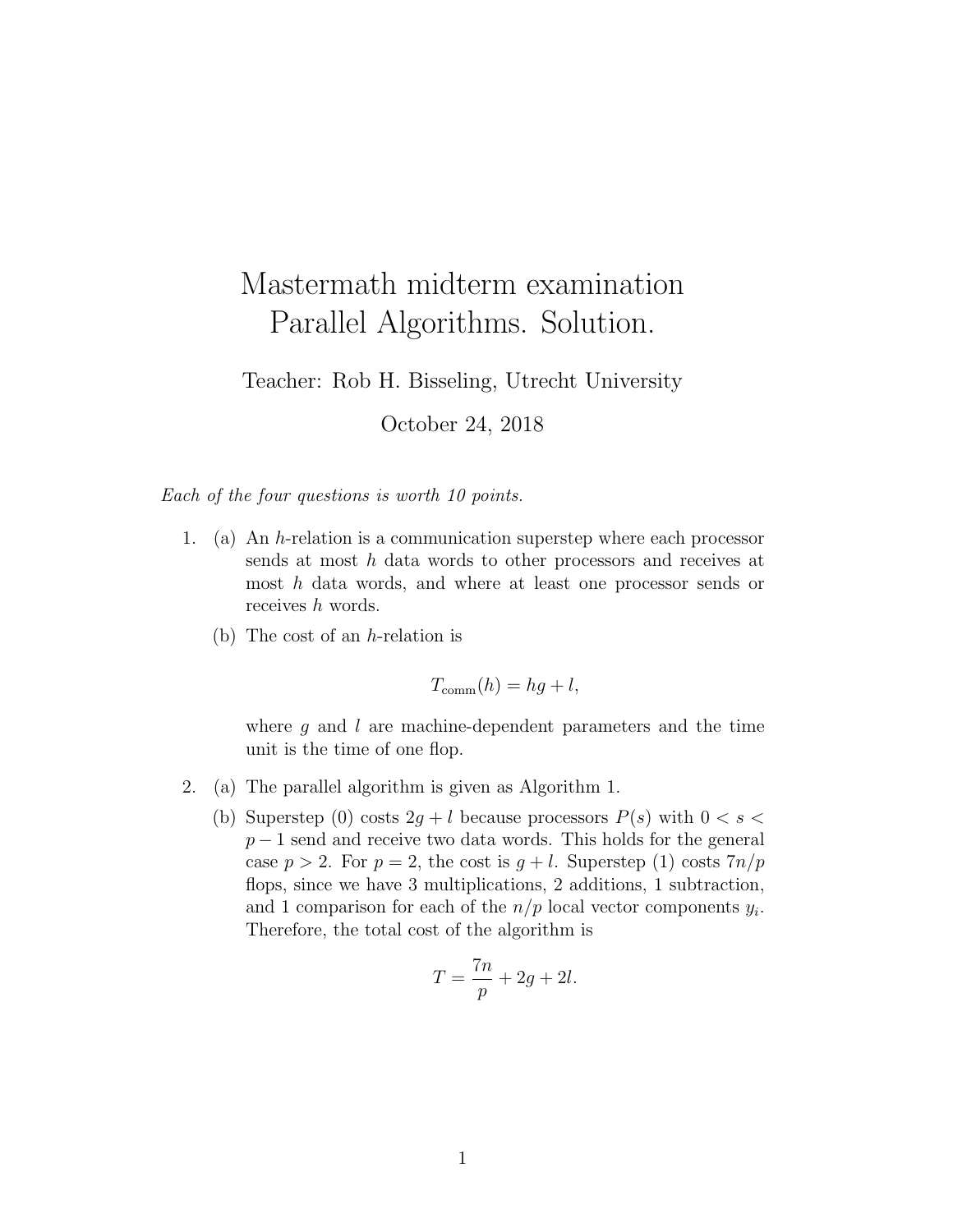**Algorithm 1** Neural network computation for processor  $P(s)$ .

 $b := n/p;$   $\triangleright$  Superstep (0) if  $s > 0$  then get  $x_{sb-1}$  from  $P(s-1)$ ; else  $x_{-1} := 0;$ if  $s < p - 1$  then get  $x_{(s+1)b}$  from  $P(s+1);$ else  $x_n := 0;$ 

 $\triangleright$  Superstep (1)

for  $i := sb$  to  $(s + 1)b - 1$  do  $y_i := \max(a_i x_{i-1} + b_i x_i + c_i x_{i+1} - d_i, 0);$ 

3. (a) In stage k, with  $k = 0, 1, \ldots, n-1$ , the sequential matrix update performs  $2(n - k - 1)^2$  flops. The total number of flops in the updates is

$$
\sum_{k=0}^{n-1} 2(n-k-1)^2 = 2\sum_{k=0}^{n-1} k^2 = \frac{2(n-1)n(2n-1)}{6} = \frac{2n^3}{3} - n^2 + \frac{n}{3}.
$$

(b) The parallel matrix update is given as Algorithm 2. Note that we do not have to ensure that  $i, j < n$ , because the  $b \times b$  blocks fit nicely in the matrix, where  $b = n/M = n/\sqrt{p}$ .

## **Algorithm 2** Parallel matrix update in stage k for  $P(s,t)$ .

 $b := n/M$ ; for  $i = \max(k + 1, sb)$  to  $(s + 1)b - 1$  do for  $j = \max(k + 1, tb)$  to  $(t + 1)b - 1$  do  $a_{ij} := a_{ij} - a_{ik}a_{kj};$ 

(c) In stages  $0 \leq k < n-b$ , processor  $P(M-1, M-1)$  has to update its complete  $b \times b$  block, which takes  $2b^2$  flops. Others perform the same amount of work, or less. The total time for this part of the algorithm is  $2(n - b)b^2$ . In stages  $n - b \leq k < n$ , processor  $P(M-1, M-1)$  is the only processor working and it can run the sequential algorithm. (In fact, it need not communicate or synchronise anymore.) Using the result of (a) with b instead of  $n$ ,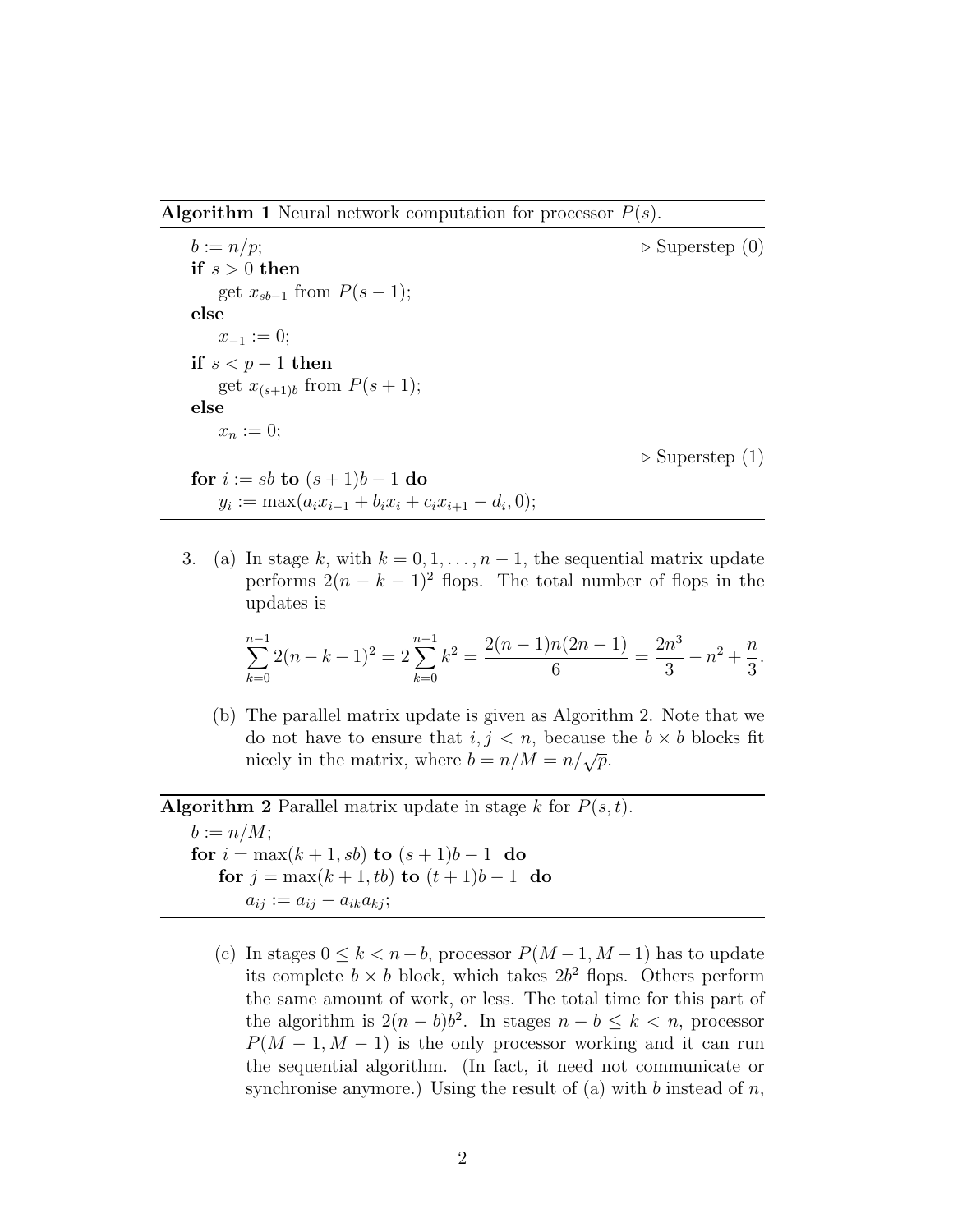gives a time of  $\frac{2b^3}{3} - b^2 + \frac{b}{3}$  $\frac{b}{3}$  for the matrix updates. The total time for the matrix updates is

$$
2nb^{2} - \frac{4}{3}b^{3} - b^{2} + \frac{b}{3} = \frac{2n^{3}}{p} - \frac{4n^{3}}{3p\sqrt{p}} - \frac{n^{2}}{p} + \frac{n}{3\sqrt{p}}.
$$

- (d) Comparing the main term  $2n^3/p$  of the matrix updates of the parallel algorithm to the main term  $2n^3/3$  of the sequential algorithm, we see that the speedup is about  $p/3$ . This is the maximum attainable, since we did not yet take the other part of the computation (the divisions in column  $k$ ) and the communication and synchronisation into account, which will lower the speedup.
- 4. In the case of partial pivoting, we perform a  $FindMax(k)$  operation, which consists of finding a local element in column  $k$  with maximum absolute value, sending this value to all processors in the processor column that owns matrix column  $k$ , and finally redundantly determining the global winner among the M candidates. The cost of  $FindMax(0)$ (at the start) is  $n/M + M + (M - 1)q + 3l$ .
	- (a) For rook pivoting, we need FindMax operations on rows as well as columns. To find a rook pivot faster, we can set all M processor columns to work, searching columns  $0, 1, \ldots, M-1$  simultaneously for their maximum. This costs the same as searching for one maximum. For each maximum element  $a_{rt}$  found, the corresponding row r must be searched for the maximum  $a_{rc}$ . If  $c = t$ , we have found a rook pivot. Otherwise, we can search column c. We alternate between searching columns and searching rows. During the search the absolute values encountered increase.

A subtle point is that we want to execute exactly one FindMax operation per processor column or processor row. If there are more candidate columns or rows, one is chosen, and the others are delayed. If there are no candidates, a new column or row is chosen. It is expected that after a few rounds, a rook pivot is found.

Processors need to inform all others in case of success, to prevent further rounds to occur. This can be achieved by using a boolean variable done, which is set to true at the end of the algorithm at an expected extra cost of  $(p-1)g$  (assuming only one processor finds a rook pivot in the same round).